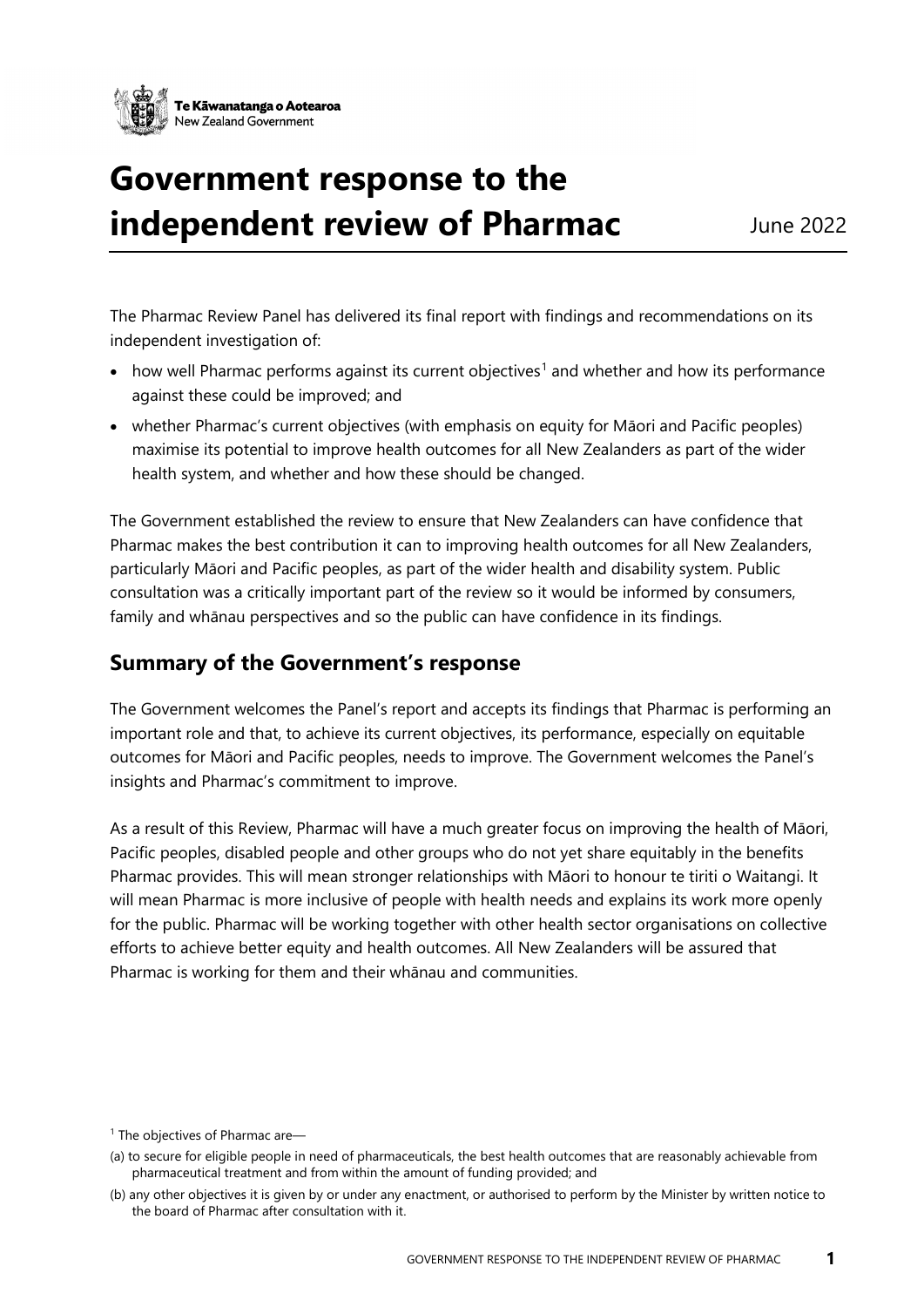# **The importance of the Panel's work**

The Government is grateful for the Panel's assiduous and extensive efforts to examine Pharmac's work, much of it highly technical and of enormous importance to New Zealanders.

To have conducted the review during a pandemic while the health sector and our communities are under significant pressure is particularly noteworthy.

The Panel has engaged widely with many people, groups and organisations who are affected by Pharmac's work or who can potentially benefit from it. The Government acknowledges the extensive efforts the Panel has made to enable people to participate remotely and to include people with important perspectives for whom remote technologies are challenging.

This final report is especially timely as the Government progresses changes to the health sector and establishes new organisations Pharmac will work with. These changes come into effect from the beginning of July and will help Pharmac to make improvements that have been highlighted by the review.

# **The Panel's findings**

The Panel has found that Pharmac performs an important role, that its model has delivered significant benefits and that there is little reason to believe that a move away from that model would achieve better prices.

The Panel has found that, based on the evidence it had available, Pharmac in all likelihood has contributed to inequitable health outcomes for Māori and Pacific peoples. Māori and Pacific peoples receive a lower share of subsidised medicines than would be expected, especially of new medicines funded over the last decade. Many factors outside Pharmac contribute to this low share, however Pharmac's decision processes do not give the due weight to equity considerations that is needed.

The Panel concludes that Pharmac's performance needs to improve so that it secures, for all New Zealanders, the best health outcomes that are reasonably achievable from pharmaceutical treatment and from within the amount of funding provided.

The Panel calls for Pharmac to increase substantially its efforts to:

- secure equitable outcomes for all New Zealanders, especially for Māori, Pacific peoples and disabled people
- engage with and promote participation and share in decision-making for Maori and honour te tiriti o Waitangi
- make its processes, decisions and information it holds more open and accessible to the public, consumer groups and people needing accessible information
- include consumer advice and lived experience in many aspects of its work and decision-making including for people with rare disorders
- collaborate much more strongly with other health agencies to achieve more equitable health outcomes, and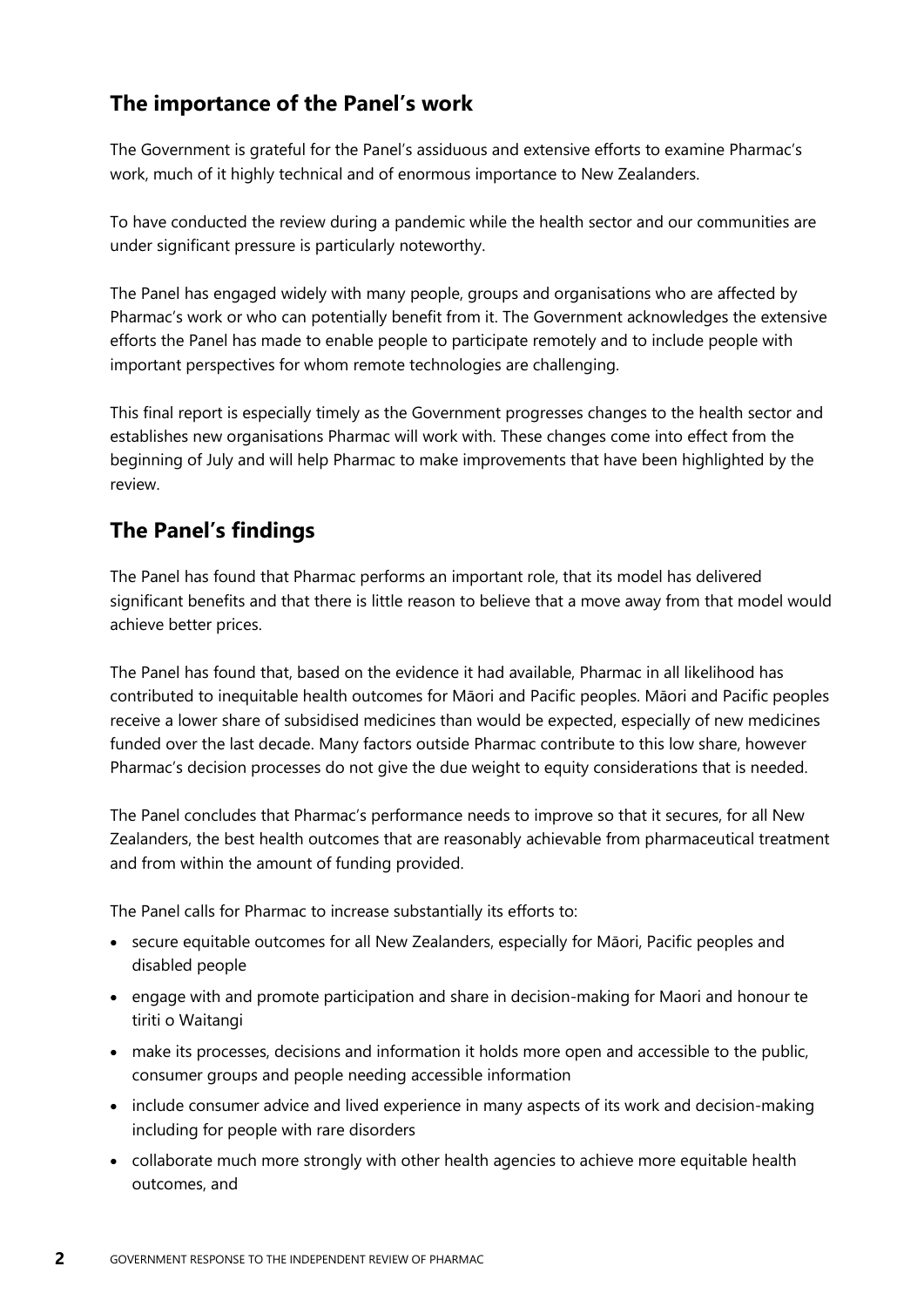• explain the highly technical work it does and the impacts it has on people's health, and to do this with equity of health outcomes clearly visible.

## **Government response to the Panel's findings**

The Government accepts the Panel's findings on how well Pharmac performs against its current objectives. Pharmac has, effectively, one objective, "to secure for eligible people in need of pharmaceuticals, the best health outcomes that are reasonably achievable from pharmaceutical treatment and from within the amount of funding provided".

The Panel has found, and the Government agrees, that Pharmac is doing an important job and that its performance needs to improve. Pharmac provides benefits for New Zealanders yet, to achieve its current objectives, these benefits need to be shared equitably; substantial improvements are needed to the contributions Pharmac makes to the health of Māori, Pacific peoples, disabled people and others. Securing better and more equitable outcomes for all New Zealanders is a key driver for the health sector changes the Government is making and will formalise through the Pae Ora (Healthy Futures) Bill.

Pharmac has confirmed that it accepts the Panel's findings and is determined to make the needed improvements. It has some work already underway, recognises there is considerably more to do and looks forward to working with other health sector organisations to make the strategic and operational changes that have been highlighted.

## **The Panel's recommendations**

The panel has made 33 recommendations for changes intended to promote the required improvements. The recommendations focus on Pharmac's governance and accountability, its decision-making and the spread of its functions and responsibilities, and take a closer look at two areas of public concern, cancer medicines and rare disorders.

The Government agrees with the improvements that are needed, and with the recommendations that will ensure Pharmac delivers on its role as a key partner in the health sector. Some of the panel's recommendations have been overtaken by events such as the wider health sector changes and there may now be better ways for the panel's desired changes to be achieved.

## **Governance and accountability recommendations**

The Pae Ora (Healthy Futures) Bill brings in many of the Panel's legislative recommendations and sets expectations for health entities, including Pharmac, to make many of the directional changes sought by the Panel. The Bill sets up a new architecture and set of instruments that will mean all health entities will be working together to protect, promote and improve the health of all New Zealanders and achieve equity in health outcomes across our population groups.

Under the Pae Ora Bill, Pharmac, like all health entities, will uphold the full set of health sector principles and act in accordance with a Health Charter that embeds those principles, and a code for consumer and whanau engagement. Pharmac will act collectively with other health entities to give effect to Government strategies and priorities and on developing and working towards a multi-year Health Plan. Pharmac will work with the Māori Health Authority to engage with Māori and with iwi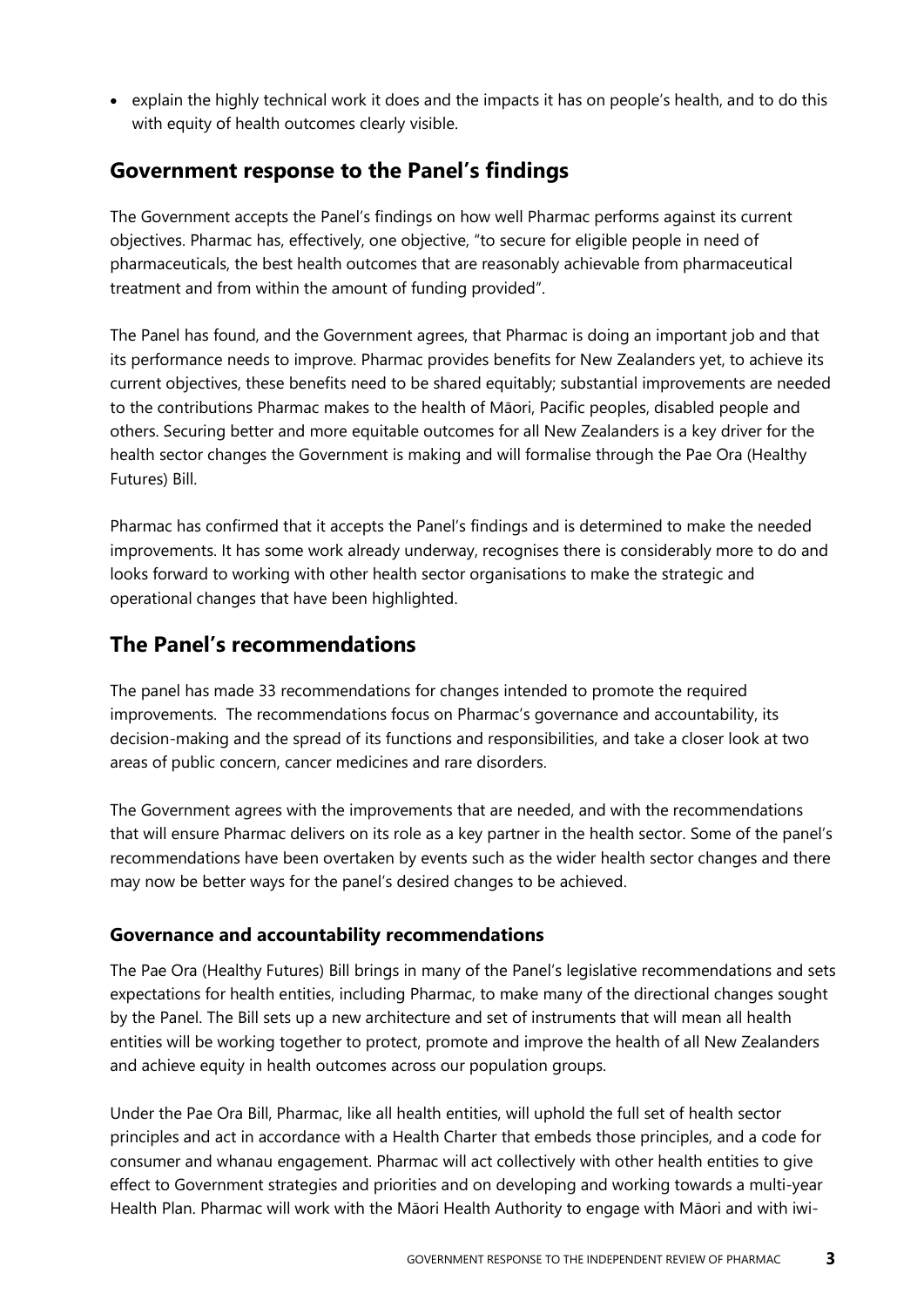Māori relationship boards, and will collaborate to achieve equitable health outcomes for Māori and other population groups and address the wider determinants of health outcomes.

Under the Pae Ora Bill, Pharmac will be moving towards greater consumer participation in its work and more open and accessible engagement for people with a range of health needs and abilities. The Pharmac Board will continue to ensure a consumer advisory committee provides input and put in place a range of other measures for participation and providing more information, more easily understood, for interest groups and the public.

Also under the Pae Ora Bill, Pharmac's functions such as maintaining the schedule of pharmaceuticals will be undertaken in greater collaboration with other health entities and in alignment with the strategies required by the Bill and the enhanced performance monitoring that is being put in place. The strategies required by the Bill will provide strong guidance for Pharmac and other health entities on the equity and health outcomes to be achieved and the key directions for action to achieve them. This strong guidance will be broader, and more important in shaping how Pharmac works with other entities to improve New Zealanders' health, than a medicines strategy could be. The current Medicines Strategy continues to have a useful role in development of wider health services; it may be reviewed in future once the new therapeutic products regulatory scheme is in operation.

Pharmac has some unique abilities to influence better use of pharmaceuticals and the Government intends for these abilities to be maintained. For example, Pharmac cannot achieve responsible use of medicines alone but needs to take some actions that promote responsible use of medicines in order to achieve its objectives.

The Government has asked the public service across all sectors to reflect on what we have learnt during the pandemic, and what we can improve as we recover and prepare for future emergencies. Strengthening resilience of New Zealand's supply chains is one such area and Pharmac will be contributing along with the Ministry of Health and Health New Zealand to this work.

#### **Decision-making recommendations**

The Minister of Health is directing Pharmac to give high priority to considering equitable outcomes in its decision-making processes, and to further develop its analytical frameworks and tools to include distributional analysis and support achieving more equitable outcomes; and to report on the impacts its work, including its collective work with other agencies, has on improving equity and health outcomes.

## **Cancer medicines recommendations**

The Government agrees with the Panel's recommendations that cancer pharmaceuticals should, by and large, be considered in the same ways as are other pharmaceuticals and that equitable access should be promoted. The Government notes that there will be important unique characteristics to be considered both for some cancer and some other pharmaceuticals, and that suitability and equitable outcomes are important. Pharmac is currently reviewing suitability of the child cancer treatments pathway, for example.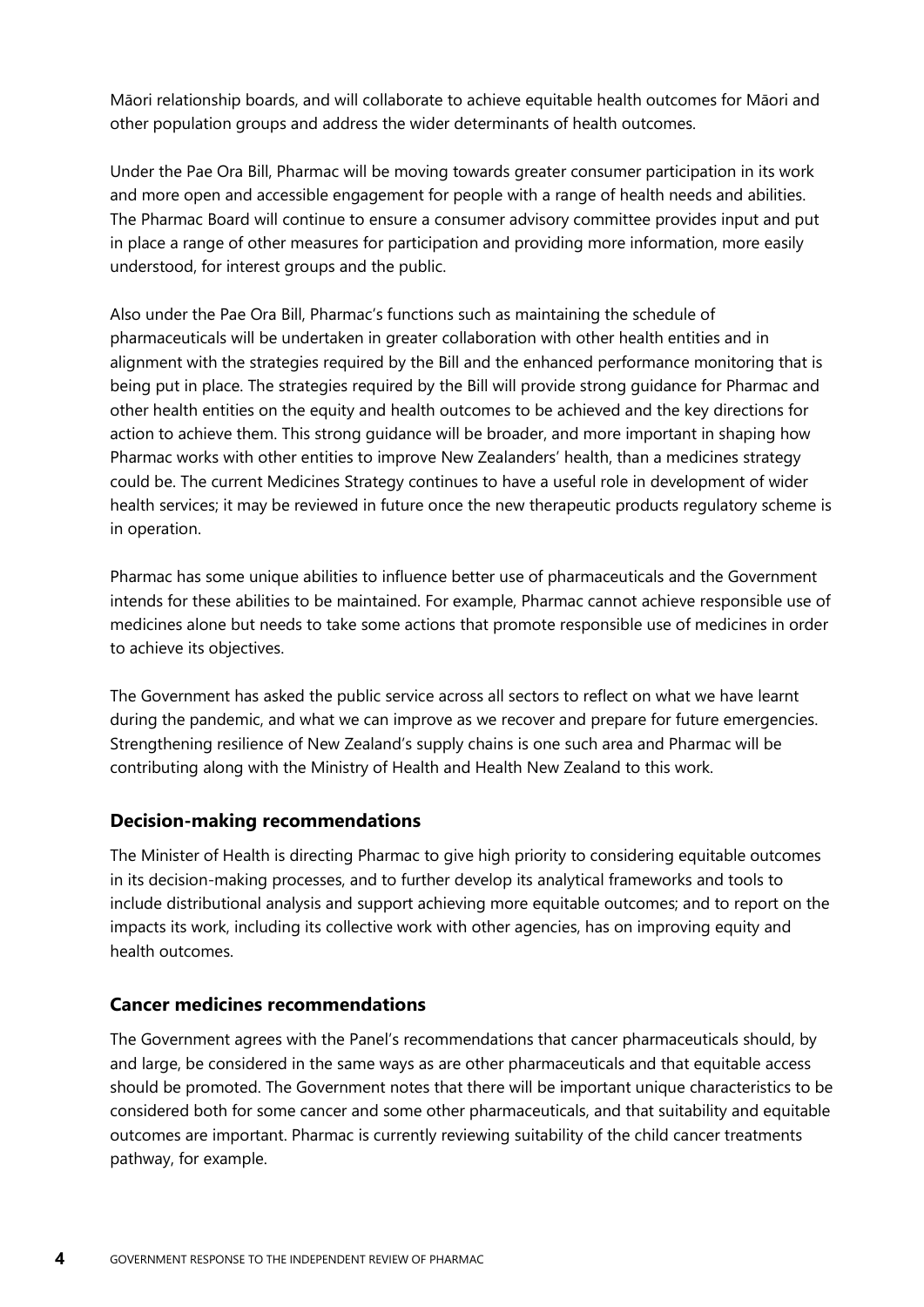#### **Rare disorders recommendations**

The Government agrees that more can be done to improve the lives of people with rare disorders and to make it easier for people, practitioners and organisations to get the information and support that would help. The Minister of Health has asked the Ministry to lead development of a strategy that will lead to better, more timely services and more equitable support and outcomes for people and whānau with rare disorders.

The Government also notes that many of the Panel's recommendations for rare disorders are aligned with changes being brought in through the Pae Ora Bill. Pharmac is already starting to implement many of the changes sought.

#### **Vaccines recommendations**

Achieving good immunisation outcomes across all of our communities is vitally important to New Zealanders' health. The Government considers that that there is little to be gained in splitting up functions as the Panel suggested. Better gains will be achieved with the sector working together. The Ministry, Public Health Agency and Pharmac will agree on a robust strategy for immunisation outcomes and the key vaccine decisions involved. Pharmac will use its purchasing skills to deliver the vaccines needed to protect New Zealanders, being responsive to needs of those involved in providing immunisation. All entities need to work together to achieve good and equitable immunisation outcomes in keeping with the high priority New Zealand has for preventing disease and improving health for all of our communities.

#### **Medical devices recommendations**

The Government does not agree that Pharmac's responsibility for pharmaceutical devices should be transferred to Health New Zealand at this stage, while Health NZ is being established. There is much to be done by the new entities without adding to that work, and a number of benefits to the public in Pharmac continuing to hold this responsibility.

Until new therapeutic products legislation is in effect, Pharmac's safety and quality assessments are important across these products, and particularly for the increasing numbers of personalised and biologic devices. A number of devices are listed on the Pharmaceutical Schedule and funded for community use; it is probable that this will continue and expand in future.

The Government may review device procurement responsibilities in time. There are many different types of devices. While a full review will wait until the Therapeutic Products Bill is implemented and regulation for devices is in place, responsibility for large devices involving significant capital outlay may be considered earlier. For now, the Minister of Health has asked Pharmac to continue to work closely with Health NZ as it works to promote consistency in health services across New Zealand.